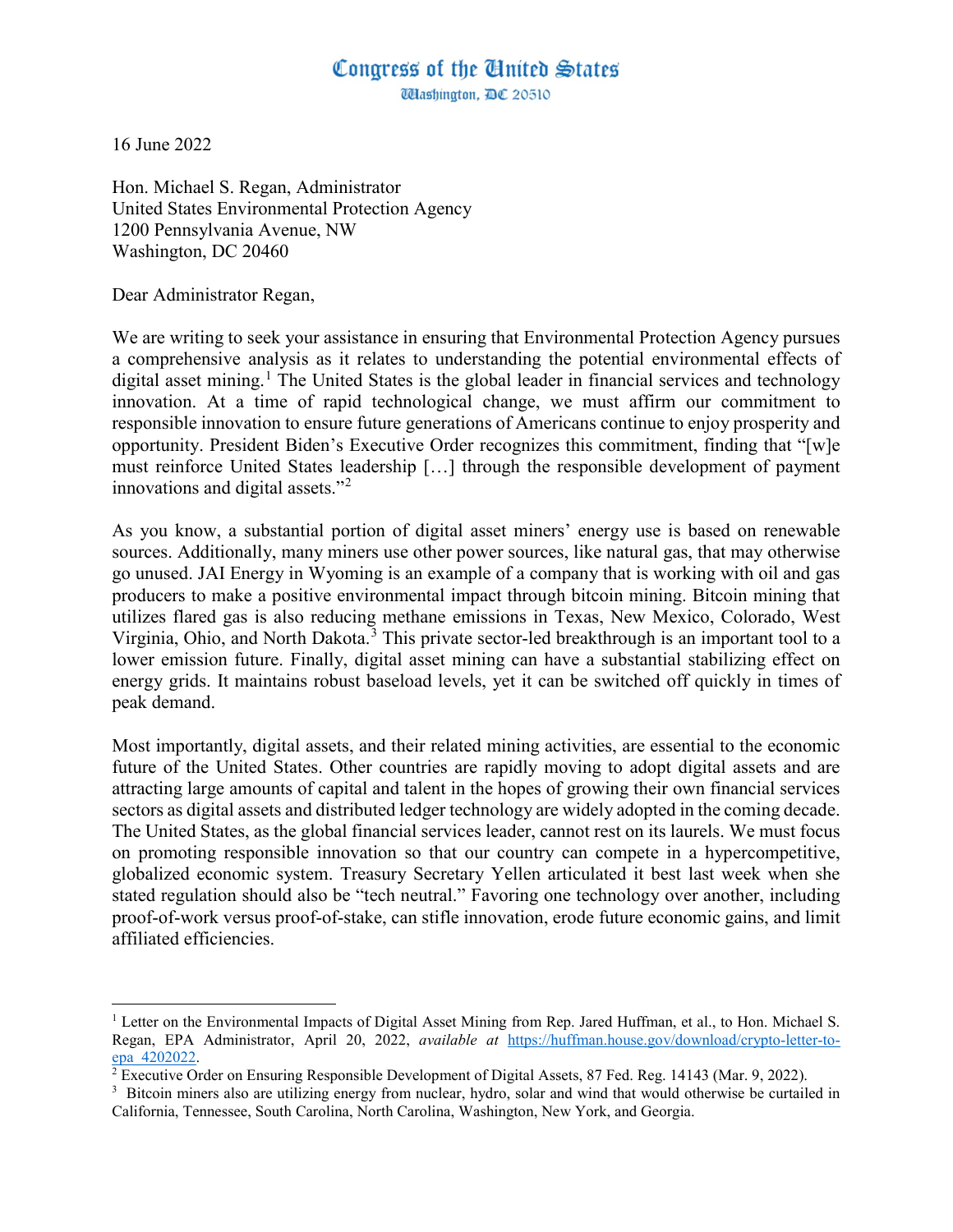Hon. Michael S. Regan 16 June 2022 Page 2 of 2

Digital assets are an essential component of promoting financial inclusion and have created new wealth building opportunities for Americans. American leadership in digital asset technologies is essential to ensuring the next generation of Americans can enjoy the prosperity and opportunity that our country has been blessed with. As you evaluate the potential environmental issues surrounding digital assets, the critical role that responsible innovation will play in our long-term economic future cannot be overlooked.

We look forward to continuing our discussion on these critical issues.

Sincerely,

 $\cdot \sigma$  . The contract of the contract of the contract of the contract of the contract of the contract of the contract of the contract of the contract of the contract of the contract of the contract of the contract of the

Sen. Cynthia M. Lummis Rep. Patrick T. McHenry Senate Banking Committee **Ranking Member** 

 $\blacksquare$ 

Sen. Bill Hagerty Rep. Pete Sessions

Vain Luis

Sen. Kevin Cramer Rep. Bill Posey

Jeve Dan

Sen. Steve Daines Rep. Bill Huizenga

House Committee on Financial Services

Senate Banking Committee House Committee on Financial Services

 $\overline{\phantom{a}}$ 

Senate Banking Committee **House Committee on Financial Services** 

 $\Box$ 

Senate Banking Committee House Committee on Financial Services